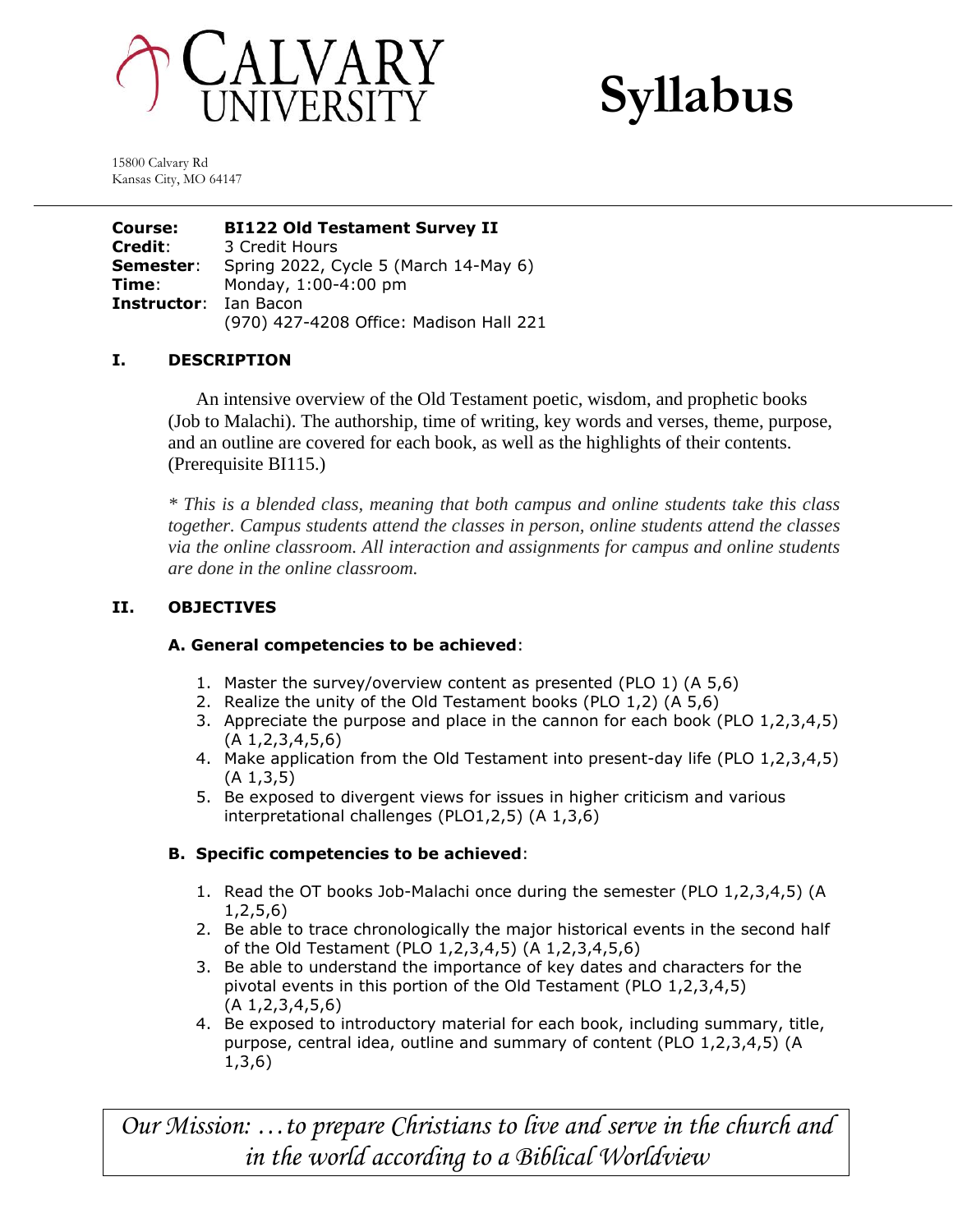## **III. REQUIREMENTS**

**Assignment 1:** Read Job-Proverbs. Read Hindson and Yates pages 232-270 and Benware pages 162-167. In a Word document indicate that you finished this reading assignment and list five things you learned from your textbook reading. (100 points)

**Assignment 2:** Read Ecclesiastes- Song of Solomon. Read Hindson and Yates pages 271- 286 and Benware pages 178-183. In a Word document indicate that you finished this reading assignment and list five things you learned from your textbook reading. (100 points)

**Assignment 3:** Read Isaiah- Lamentations. Read Hindson and Yates pages 287-338 and Benware pages 184-192; 212-219. In a Word document indicate that you finished this reading assignment and list five things you learned from your textbook reading. Paper on Overview of Ecclesiastes. The student is to complete a 10-page (double-spaced) summary paper on the book of Ecclesiastes. A minimum of 4 scholarly sources are required for this paper. Please include a cover pager, table of contents page, and bibliography (included in page count). Submit the paper in a Word document and upload into Canvas. (100 points)

**Assignment 4:** Read Ezekiel- Hosea. Read Hindson and Yates pages 339-377 and Benware pages 208-211; 242-254. In a Word document indicate that you finished this reading assignment and list five things you learned from your textbook reading. Complete the midterm exam (100 points)

**Assignment 5:** Read Joel- Obadiah. Read Hindson and Yates pages 378-396 and Benware pages 194-200; 204-207. In a Word document indicate that you finished this reading assignment and list five things you learned from your textbook reading. (100 points)

**Assignment 6:** Read Jonah- Nahum. Read Hindson and Yates pages 397-416 and Benware pages 201-203; 220-227. In a Word document indicate that you finished this reading assignment and list five things you learned from your textbook reading. (100 points)

**Assignment 7:** Read Habakkuk- Haggai. Read Hindson and Yates pages 417-431 and Benware pages 228-230; 237-240; 256-259. In a Word document indicate that you finished this reading assignment and list five things you learned from your textbook reading. (100 points)

**Assignment 8:** Read Zechariah-Malachi. Read Hindson and Yates pages 432-451 and Benware pages 260-265. In a Word document indicate that you finished this reading assignment and list five things you learned from your textbook reading. (100 points)

**Assignment 9:** Complete the final exam (100 points)

**Assignment 10:** Paper on Overview on a Major Prophet Book The student is to complete a 10 page (double-spaced) summary paper on a major prophet. A minimum of 4 scholarly sources are required for this paper. Please include a cover pager, table of contents page, and bibliography (included in page count). Submit the paper in a Word document and upload into Canvas (100 points)**.**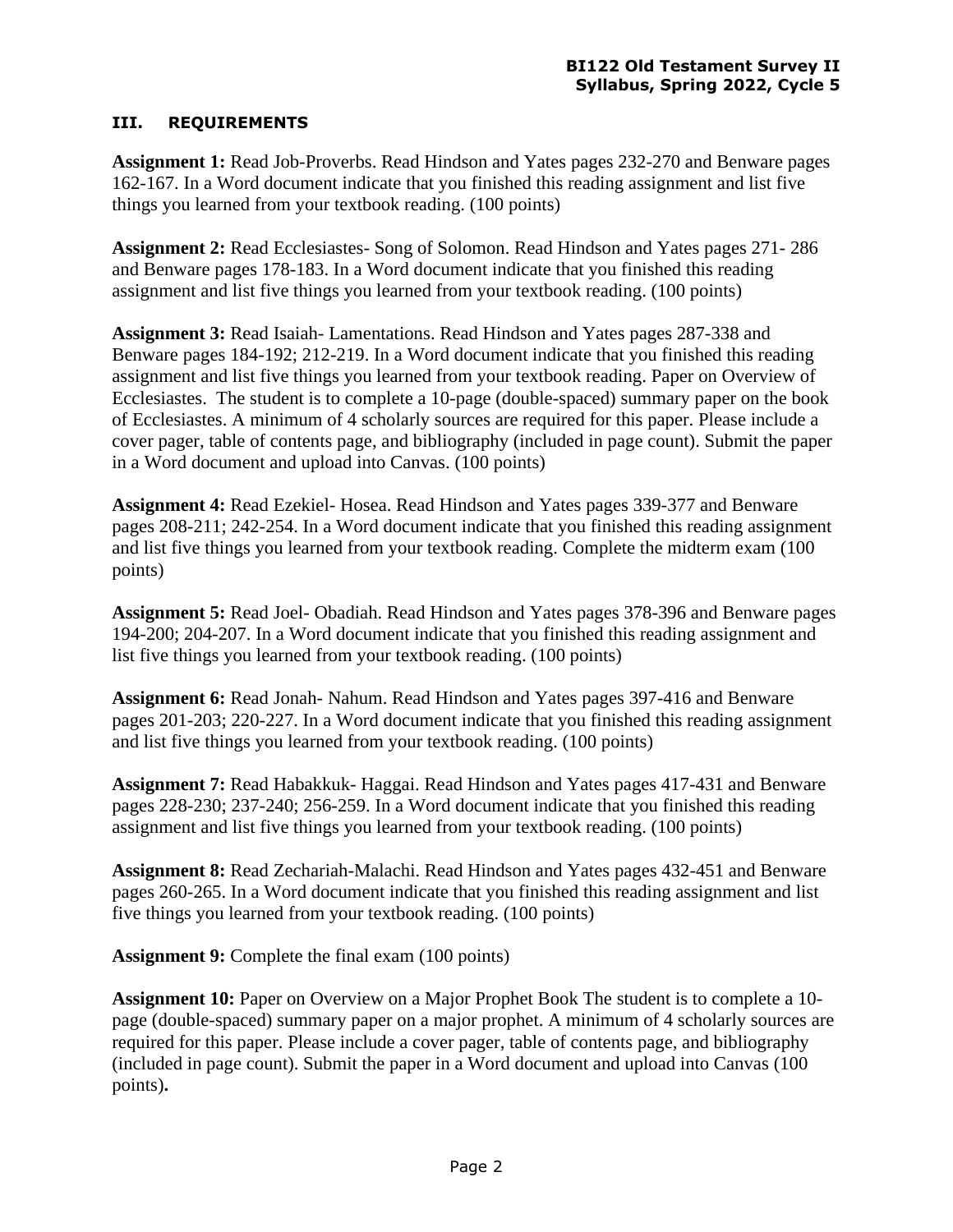#### **IV. Materials**

#### **A. The Bible**

See "Bible is required textbook statement below. My preferred translation is the NASB

#### **B. Textbooks**

A) Benware, Paul. *Survey of the Old Testament*. Chicago: Moody Publishers, 2003. ISBN: 0802424821 Retail: \$19.99.

B) Hindson, Ed and Yates, Gary, editors. *The Essence of the Old Testament: A Survey*. Nashville: B&H Academic. ISBN: 9781433677076 Retail: \$44.99.

#### **V. Policies**

- A. **The Bible** is a required textbook in every course at Calvary University. To facilitate academic level study, students are required to use for assignments and research an English translation or version of the Bible based on formal equivalence (*meaning that the translation is generally word-for-word from the original languages*), including any of the following: New American Standard (NASB, English Standard Version (ESV), New King James (NKJV), or King James (KJV). Other translations and versions based on dynamic equivalence (*paraphrases, and thought-for-thought translations like NLT and NIV*) may be used as supplemental sources. Please ask the professor if you have questions about a particular translation or version.
- B. **All class papers** must follow the Turabian style according to *A Manual for Writers of Research Papers, Theses, and Dissertations*, 8th edition and the Calvary Style Guide, 2019 update.
- C. **Late Assignments**: Assignments will be lowered **10%** if not turned on in on the due date.
- *D.* **Plagiarism**: *Plagiarism is defined as copying any part of a book or paper without identifying the author. This also includes taking another person's ideas and presenting them as your own.* Any assignment that includes plagiarism will receive a zero (0) grade.
- *E.* **Disabilities**: *Students with disabilities have the responsibility of informing the Accommodations Support Coordinator (aso@calvary.edu) of any disabling condition that may require support.*
- F. **The Clark Academic Center** (learning@calvary.edu) is dedicated to providing free academic assistance for all Calvary University students. Student tutors aid with all facets of the writing process, tutor in various subject areas, prepare students for exams and facilitate tests. Please take advantage of this service.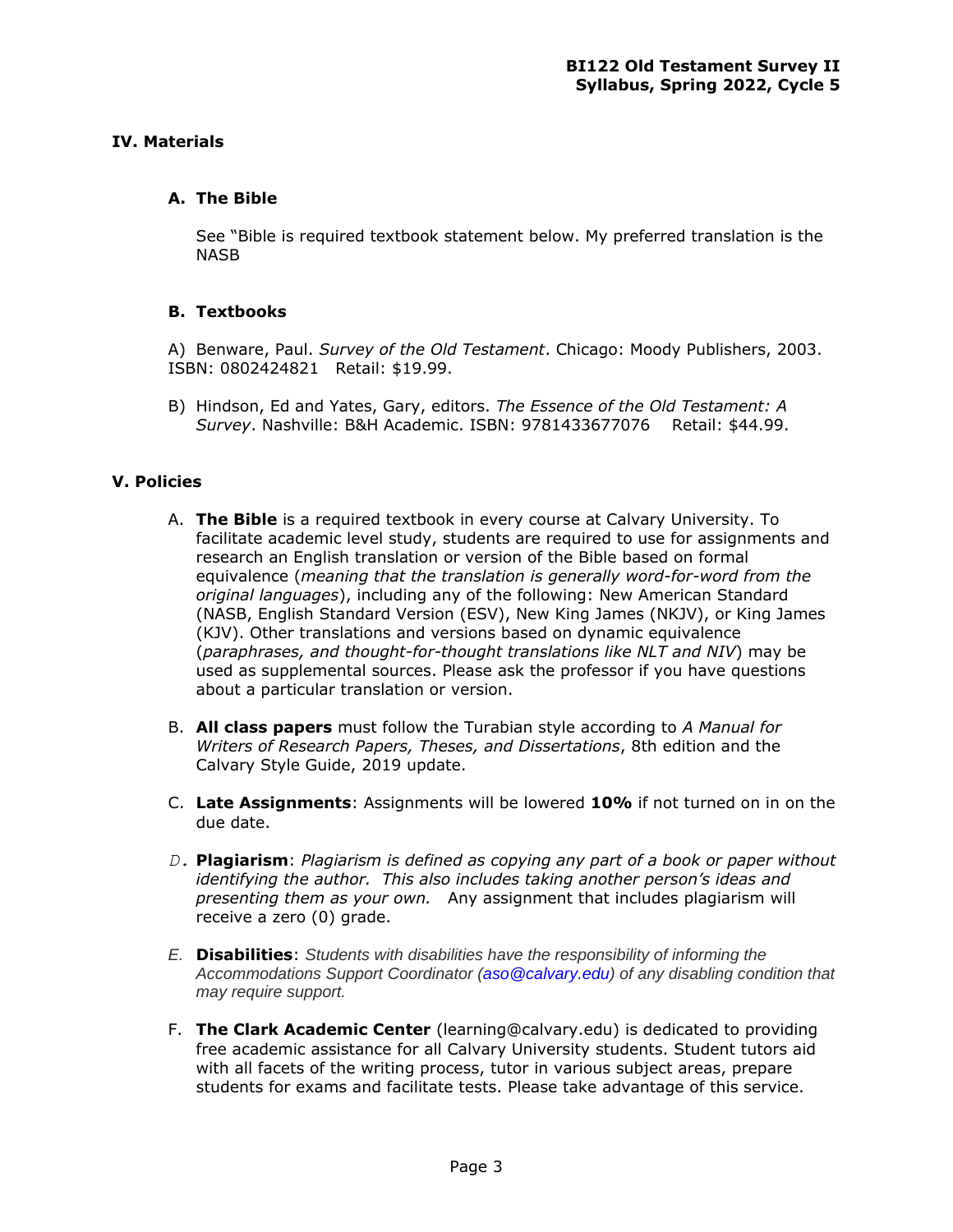# G. **Class Attendance:**

**Residential Students**: I will record attendance by checking academic activity during the previous 7 days each Wednesday. If you miss more than one week, your grade will be lowered by one letter grade. If you miss more than two weeks of class, your grade will be lowered by one additional letter grade (a total of two letter grades).

**Distance students:** Attendance for "distance" students will consist of validated academic activity at a weekly minimum. Attendance validation for "distance" students includes such activities as participation in class assignments and discussion typically derived from the recorded lectures.

# **VI. TENTATIVE CLASS SCHEDULE**

- **Week 1 Introduction Importance of OT Review of OT Survey I**
- **Week 2 Introduction to Wisdom Books Job Psalms**
- **Week 3 Proverbs Ecclesiastes Song of Solomon**
- **Week 4 Introduction to Prophets Isaiah Jeremiah-Lamentations**
- **Week 5 Ezekiel Daniel Hosea**
- **Week 6 Joel Amos- Obadiah Jonah**